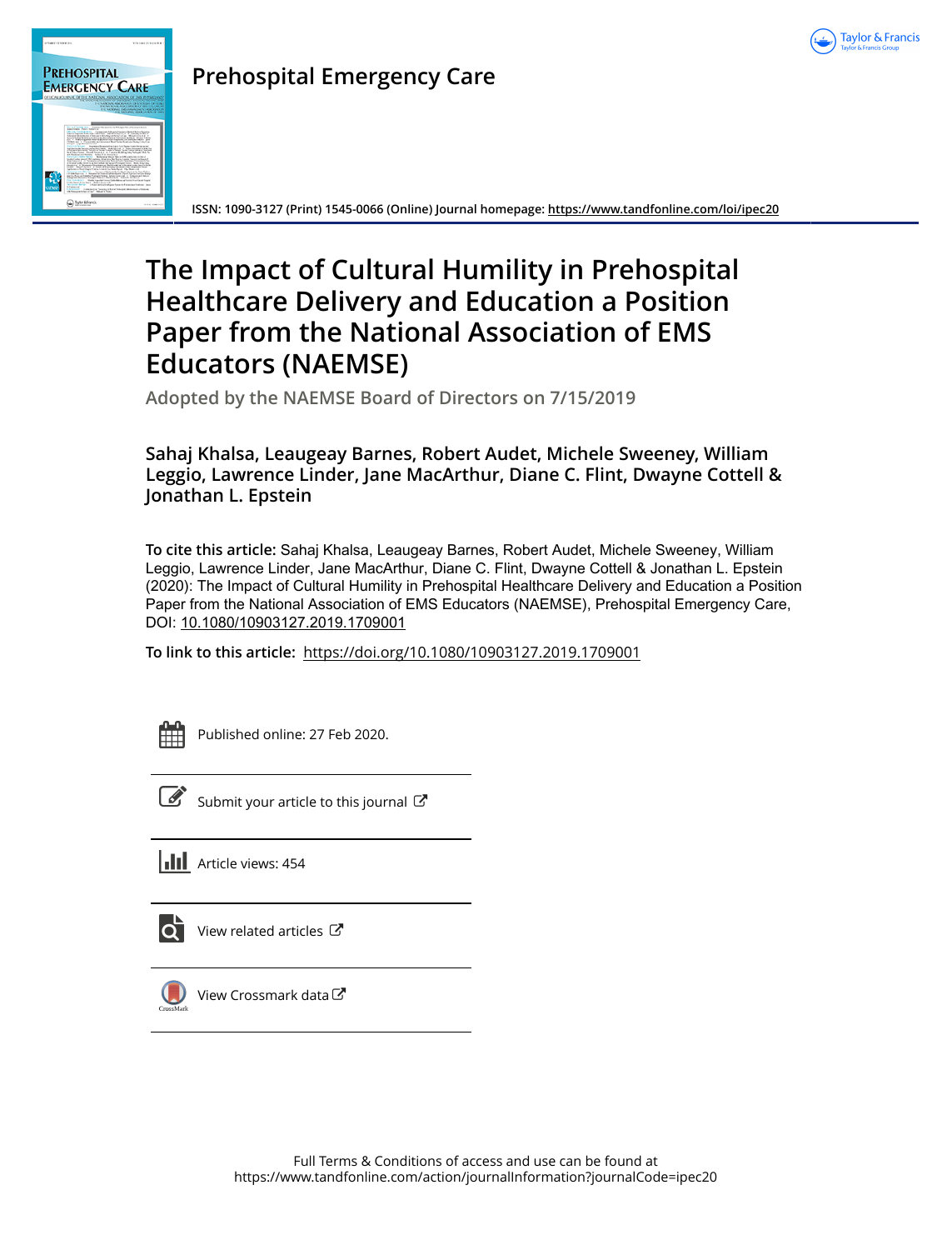## <span id="page-1-0"></span>THE IMPACT OF CULTURAL HUMILITY IN PREHOSPITAL HEALTHCARE DELIVERY AND EDUCATION A POSITION PAPER FROM THE NATIONAL ASSOCIATION OF EMS EDUCATORS (NAEMSE)

#### Adopted by the NAEMSE Board of Directors on 7/15/2019

Sahaj Khalsa, BS, NRP, NM I/C, Leaugeay Barnes, MS, NRP, Robert Audet, MBA, NRP, OH EMSI, Michele Sweeney, MD, FACEP, William Leggio, EdD, NRP  $\bullet$ , Lawrence Linder, PhD(c), NRP, Jane MacArthur, MS, NREMT, I/C, Diane C. Flint, DPA, MS, NRP, CCEMTP, Dwayne Cottell, B.A., ACP, A-EMCA, CQIA, NCEE, Jonathan L. Epstein, MEMS, NRP

#### **ABSTRACT**

EMS personnel in the U.S. continue to be overwhelmingly Caucasian and male, with 75% being male and 85% identifying as nonminority. While the population of the United States becomes more diverse in ethnicity, religion, and race, the EMS workforce remains largely homogenous and does not reflect the diversity of the population it serves. Given the growing diversity across the country, EMS personnel will increasingly be responding to calls for service involving patients with different cultural backgrounds than their own. This growing gap between providers and the population they serve may exacerbate already existing disparities in care. Key words: cultural competence; cultural humility; EMS education; prehospital care; disparities in care

PREHOSPITAL EMERGENCY CARE 2020;00:000–000

### **INTRODUCTION**

EMS personnel in the U.S. continue to be overwhelmingly Caucasian and male, with 75% being

Sahaj Khalsa, Leaugeay Barnes and William Leggio are current Directors of NAEMSE. All authors have no financial or other conflicts.

doi:10.1080/10903127.2019.1709001

male and 85% identifying as nonminority ([1\)](#page-5-0). While the population of the United States becomes more diverse in ethnicity, religion, and race, the EMS workforce remains largely homogenous and does not reflect the diversity of the population it serves [\(1](#page-5-0), [2\)](#page-5-0). Given the growing diversity across the country ([2\)](#page-5-0), EMS personnel will increasingly be responding to calls for service involving patients with different cultural backgrounds than their own. This growing gap between providers and the population they serve may exacerbate already existing disparities in care [\(3](#page-5-0)).

### THE ROLE OF **FMS** EDUCATORS

EMS Educators play a significant role as gatekeepers to our profession and directly influence who enters it. Acting in this critical role, they impact the provision of culturally competent, equitable, and medically appropriate prehospital care to the general public.

The National Association of EMS Educators (NAEMSE) believes ensuring the availability of consistently safe and equal care to all is a core responsibility of EMS Educators. To fulfill this responsibility, EMS Educators must continually work to improve the ability of their learners to meet this expectation.

As our country becomes increasingly diverse [\(2](#page-5-0)), EMS Educators must work to match this diversity in their student population. This paper provides the background and rationale for these positions as well as tools and best practices for EMS Educators to implement in service of these goals.

NAEMSE has adopted the following recommendations on cultural competency, cultural humility, cultural competency education, and the role of EMS educators in the promotion of cultural competency and humility in EMS.

Received December 19, 2019 from Santa Fe Community College, EMSI, Santa Fe, New Mexico (SK); Kapi'olani Community College, Honolulu, Hawaii (LB); Lakeland Community College, Kirtland, Ohio (RA); Pueblo Community College, Pueblo, Colorado (MS); Office of the Medical Director, Austin, Texas (WL); Hillsborough Community College, Ruskin, Florida (LL); StarFire EMS, Winchester, Massachusetts (JM); University of Maryland, Baltimore County, Baltimore, Maryland (DCF); Southwest Ontario Regional Hospital, London, Ontario (DC); Public Safety Group, Burlington, MA (JE). Accepted for publication December 20, 2019.

Address correspondence to Sahaj Khalsa, BS, NRP, NM I/C, Santa Fe Community College, EMSI, Santa Fe, New Mexico, USA. E-mail: sahaj.khalsa@sfcc.edu

2020 National Association of EMS Physicians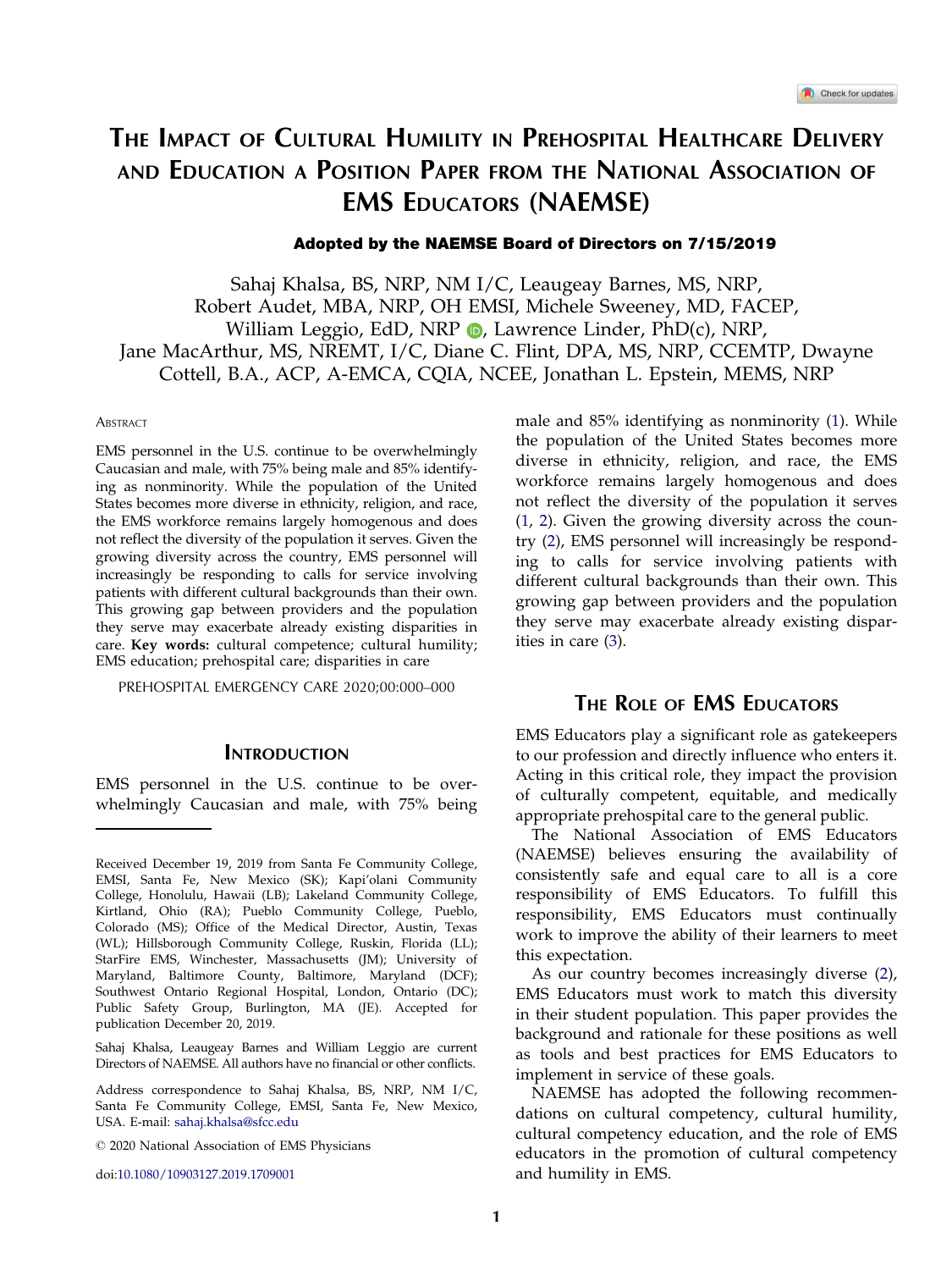### **RECOMMENDATIONS**

- <span id="page-2-0"></span>1. All members of our society, regardless of race, gender, ethnicity, age, national origin, native language, religion, socioeconomic status, cultural background or sexual orientation have equal access to EMS education.
- 2. All members of our society should have access to, and receive, identical high-quality, and evidence-based care.
- 3. EMS educators should acquire, utilize and teach the ideals of cultural competency and humility.
- 4. A diverse EMS workforce, representative of the patients it serves, is crucial to promote understanding among EMTs and Paramedics, patients and other providers in the healthcare system, and to eliminate disparities in care experienced by minority patients.
- 5. EMS training programs should increase efforts to recruit, enroll, and retain minority students.
- 6. EMS employers should increase efforts to recruit, hire, and retain minority providers.

These positions align with content in EMS Agenda 2050 pertaining to socially equitable care that is consistent and focused on patient outcomes ([4\)](#page-5-0).

#### **BACKGROUND**

EMS Agenda 2050 recognized the importance of socially equitable care as a principle of the future of EMS. Socially equitable care is patient care in which the quality of care and outcomes are not impacted by the location in which care is provided [\(4](#page-5-0)). More so, EMS has a responsibility to provide identical care to individuals regardless of their health status, demographics, or social factors. Achieving this will require an EMS workforce educated on biases, social-cultural determinants of healthcare, and cultural humility.

The Institute of Medicine recognizes nine classifications of patients in healthcare susceptible to disparities ([5\)](#page-5-0):

- Racial/ethnicity identity
- Socioeconomic status
- Gender
- Age
- Disability
- Rural residency
- Inner-city residency
- Sexual orientation
- Religion

Given this susceptibility, it is important for EMS providers and Educators to work to address and mitigate these tendencies in healthcare.

### CULTURAL AWARENESS, COMPETENCY, AND HUMILITY DEFINITIONS

It is critical for EMS Educators to recognize that cultural competency exists on a continuum with awareness on one side of the spectrum and humility on the other with the ability to improve throughout one's lifetime. In order to facilitate open communication and a common understanding of relevant terms, NAEMSE has adopted the following definitions:

Cultural awareness: The National Center for Cultural Competence at Georgetown University defines Cultural Awareness as "being cognizant, observant, and conscious of similarities and differences among and between cultural groups" [\(6](#page-5-0)).

Cultural competence: "the ability of providers to effectively deliver health care services that meet the social, cultural, and linguistic needs of patients. A culturally competent health care system can help improve health outcomes and quality of care and can contribute to the elimination of health disparities ([7\)](#page-5-0).

Cultural competence describes how providers can work effectively and consistently across different cultures.

Cultural humility: "Cultural humility is a process of inquisitiveness, self-reflection, critiquing, and lifelong learning. In contrast to the idea of cultural competence, cultural humility is never mastered-it is an ongoing process, shaped by every encounter we have with every person, as long as we maintain an open mind and heart" [\(8](#page-5-0)).

An organization or individual exhibits cultural competency by respecting and being responsive to cultural differences in an attempt to ameliorate inequities. The ability to be aware of self and to experience other cultures are the two most important conditions to successfully develop cultural competence [\(9](#page-5-0)).

Six stages have been identified to achieve cultural competence culminating in cultural humility [\(10](#page-5-0)). There are several stages of an individual's journey as they evolve from an ethnocentric to an ethnorelative perspective. Ethnocentric refers to people employing their own cultural values to evaluate other cultures while ethnorelative takes into account different values and beliefs [\(10](#page-5-0)). The six stages include:

- 1. Denial- people are unaware that there are differences in culture.
- 2. Defense- people acknowledge differences and feel threatened by those who have different values and respond with feelings of denigration, and superiority.
- 3. Minimization- at this point, people are aware of differences and minimize the difference between cultures.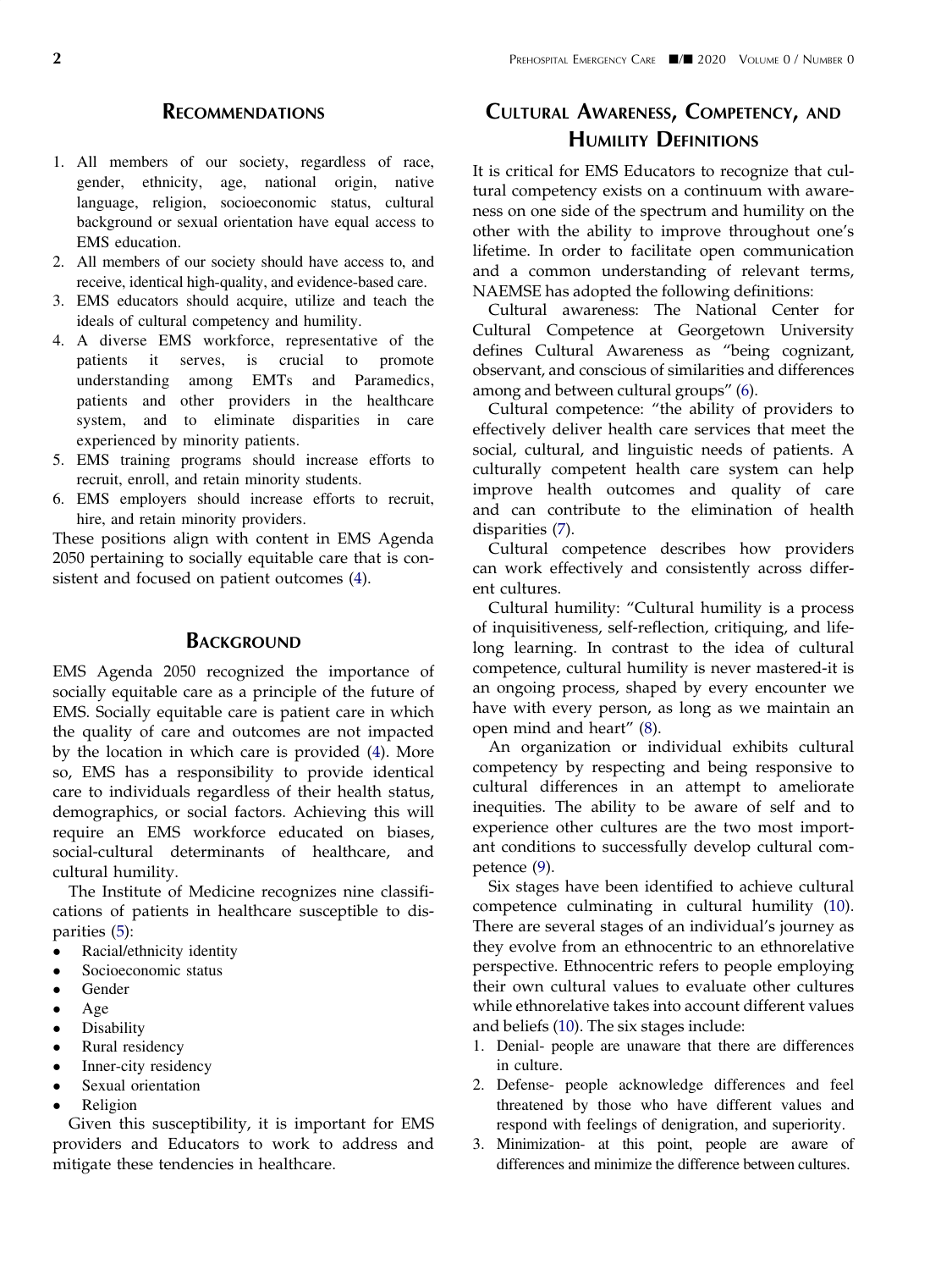- <span id="page-3-0"></span>4. Acceptance- people now not only recognize but value different cultures in a non-judgmental manner.
- 5. Adaptation- involves the ability to adapt behavior to cultural differences and can work within another culture effectively.
- 6. Integration- allows people to move freely and comfortably between a variety of cultures.
- 7. Cultural humility refers to the stage where people become aware that they can never be truly competent however, they can enhance their ability to work with people of diverse backgrounds.

### **HIDDEN BIAS/IMPLICIT PREIUDICE**

Addressing the ideas of hidden bias and implicit prejudice is often unsettling. It is important to note that while many attach a negative connotation to these words, they are not personal indictments, nor are they something unique to a few individuals. The human brain works in such a way that humans cannot avoid developing these "hidden" concepts. Whether we choose to acknowledge that some of these biases/prejudices are negative and can influence our professional and personal lives is what will separate individuals.

Just as we can never "know it all", we can never become totally culturally competent, but we can continuously evolve, learn and grow. Our prior influences, feelings, perceptions, and attitudes, as well as stereotypes developed as our brain, categorizes information all facilitate the development of implicit bias in humans ([11\)](#page-5-0). According to Hardin and Banaji "we now know that the operation of prejudice and stereotyping in social judgment and behavior does not require personal animus, hostility, or even awareness. In fact, prejudice is often "implicit"-that is, unwitting, unintentional, and uncontrollable-even among the most well-intentioned people" ([12\)](#page-5-0). While animus need not be present, implicit bias can produce discriminatory behavior, influencing interactions of all types.

Hardin and Banaji cite 3 characteristics of implicit prejudice: "(a) operates unintentionally and outside awareness, (b) is empirically distinct from explicit prejudice, and (c) uniquely predicts consequential social judgment and behavior" ([12\)](#page-5-0). Given that implicit prejudice is not a conscious choice made by an individual, mitigation of the effects of implicit prejudice becomes a significant challenge. Research has shown that it is difficult for individuals to "control or fake" implicit prejudice ([12\)](#page-5-0).

The Kirwan Institute for the Study of Race and Ethnicity defines implicit bias thus "refers to the attitudes or stereotypes that affect our understanding, actions, and decisions in an unconscious

manner" ([11\)](#page-5-0). Dr. Larry Purnell believes that it is "essential for health professionals to take time to think about themselves, their behaviors, and their communication styles in relation to their perceptions of different cultures" ([13\)](#page-5-0). Dr. Purnell also states "health professionals must first address their own personal and professional knowledge, values, beliefs, ethics, and life experiences in a manner that optimizes assessment of and interactions with clients who come from a culture different from that of the health-care provider." [\(13](#page-5-0)).

These thoughts reinforce the fact that becoming culturally competent is a process; one should picture a journey, not a sprint.

Ultimately, the desired outcome is to mitigate the impact of our hidden bias and implicit prejudice upon the communities we serve. Research demonstrates that this outcome is difficult to achieve. Tropp and Godsil state, "Simply making people aware that they have the potential to be biased is not enough; people require specific and tailored forms of intervention" [\(14](#page-5-0)). They outline a five-step process intended to help navigate through our humanness and overcome these particular obstacles:

- Exposing people to counter-stereotypic examples of group members.
- Consciously contrasting negative stereotypes with specific counter-examples.
- Rather than aim to be colorblind, the goal should be to "individuate" by seeking specific information about members of other racial groups.
- Assume the perspective of an outgroup member
- Making more of an effort to encounter and engage in positive interactions with members of other racial and ethnic groups ([14\)](#page-5-0).

In addition to these efforts, actively incorporating procedures designed to mitigate negative impacts must become part of our decision-making process.

### BENEFITS AND ATTRIBUTES OF CULTURALLY COMPETENT PROVIDERS

It is interesting to note that many public service entities, such as fire service and law enforcement, work to promote diversity in order to reflect the community that they serve ([9\)](#page-5-0). Arguably, this enhances the agency's ability to meet community needs.

A culturally competent provider has several characteristics that will improve care and therefore outcomes [\(15](#page-5-0)). These attributes include:

- The ability to complete an accurate assessment while taking into account the patient's culture.
- The ability to convey information and develop a treatment plan in a manner that respects the patient's culture.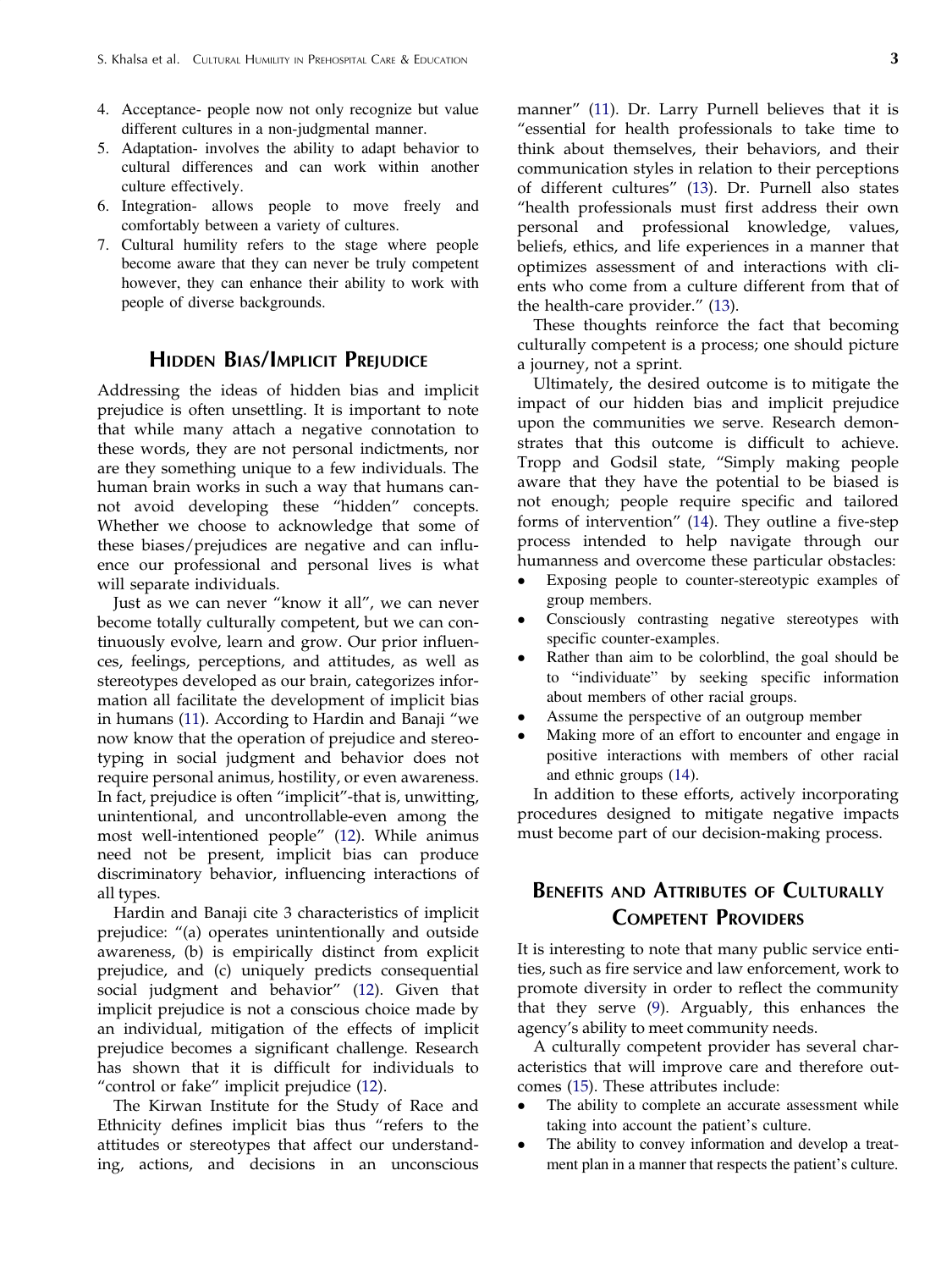<span id="page-4-0"></span> Willingness to integrate healthcare delivery from numerous cultures.

### BARRIERS TO ACHIEVING WORKFORCE DIVERSITY

The U.S. Department of Transportation report discusses increasing the diversity of first responders. However, it neglects to address barriers to recruiting and retaining a culturally diverse workforce specifically in EMS. If EMS agencies are to become more diverse, it is critical that the culture of the organization change to value diversity starting from the executive administration [\(9](#page-5-0)).

### CAN CULTURAL COMPETENCE IMPROVE PATIENT OUTCOMES?

Significant evidence suggests that minority patients experience substantial healthcare disparities. Until recently, little of that evidence was specific to prehospital medicine. However, there is now evidence showing these disparities exist even in the prehospital world, and we must do more to address them. Multiple EMS-specific studies have shown worse care being provided to minority patients than to similarly situated Anglo patients ([16\)](#page-5-0). Since culture influences everything from behavior to medical treatment it is essential that providers and agencies become more culturally competent.

These disparities result in limited access to care and a lower quality of care ([16\)](#page-5-0). EMS's presence within the community provides a unique opportunity to identify and manage these disparities. As a provider of healthcare EMS has a responsibility to the public to work to reduce disparities.

### ACHIEVING CULTURAL COMPETENCY IN HEALTHCARE

The Minnesota Immigrant Task Force Report has identified several steps that EMS agencies can utilize to assist susceptible populations within their communities [\(15](#page-5-0)):

- 1. Involve immigrants in their own healthcare.
- 2. Learn more about culture, starting with my own.
- 3. Speak the language or use a trained interpreter.
- 4. Ask the right questions and look for answers.
- 5. Pay attention to financial issues.
- 6. Find resources and form partnerships.

#### **COUNTERARGUMENTS**

There is resistance within the EMS community to discussing these topics or even to viewing them as important enough to be addressed (NAEMSE Cultural Awareness Survey 2016). This is not a particularly surprising result, as many people do not understand the importance of these topics. There are some common arguments against discussing these topics. We have included some of those arguments below and suggested responses to each.

- 1. There are too many cultures in the US and the world. It is impossible to learn everything about all of them.
	- There are indeed many cultures in America. Many of the cultural classifications overlap. Cultural competence does not demand in-depth knowledge of all cultures. It demands awareness of the potential for cultural differences to affect interactions and the willingness to work consciously to recognize and overcome barriers to education and medical care.
- 2. People who have examined their preconceptions about the various cultures in their service area and changed some of their thoughts may now feel culturally competent to deal with any person who might appear in their service.
	- Cultural humility is not a static state. It is a constant process of awareness, learning and adapting to all the possible cultures a health care provider may encounter.
- 3. A person may believe their own diversity, be it ethnicity, gender or disability, has taught them what it means to be culturally sensitive. They may feel they do not need any special training on how to become culturally competent.
	- Since each of us represents multiple aspects of culture, it is possible to be culturally aware in one area but still be insensitive to other cultures.
- 4. An organization that already has significant diversity may feel that there is nothing left to be done.
	- Every organization represents multiple cultures. As with society as a whole, these cultures will change with time. Cultural humility is not a static state. It is a constant process of awareness, learning and adapting to all the possible cultures members of an organization may encounter.
- 5. People feel the need for a more concrete way to achieve cultural competence. This process is too "touchy-feely" in asking them to become more aware. How do they become aware? How will that make a difference in their journey toward cultural competence?
	- Awareness (knowledge of the existence of a thing, place, idea, etc) begins with the willingness to learn. The professional's first step toward